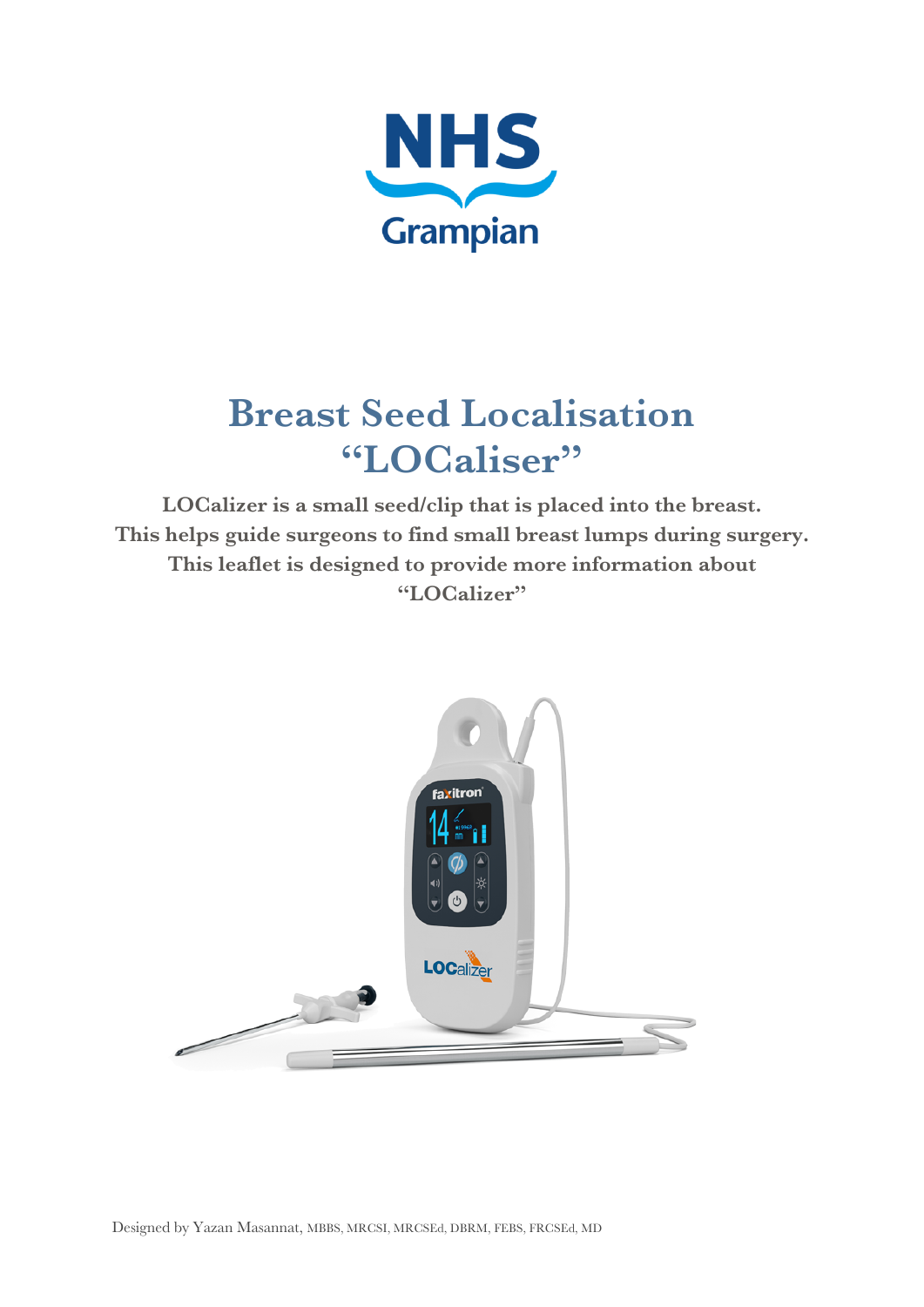## **What is Breast localisation?**

Breast localisation is a procedure used when the area of breast tissue that needs excision cannot be felt and the surgeon needs to be guided to that area. Currently, a fine guidewire is inserted into the breast guided by an ultrasound or a mammogram. The wire will then guide the surgeon when removing the tissue. This is usually done on the same day as your operation and you are advised not to move around too much as this could cause the guidewire to become displaced. Patients sometimes find the guidewire uncomfortable and this procedure can lead to increased anxiety on the day of surgery.

A newer alternative is the LOCalizer, which is a tiny radiofrequency seed (smaller than a grain of rice) that can be inserted into the breast tissue. This is done by the Radiology team (a doctor or other trained professional who specializes in x-ray) while you have an ultrasound scan or mammogram, and this can be detected during surgery with a special probe that the surgeon uses.

#### **What are the benefits of using the LOCalizer?**

LOCalizer allows accurate identification of the area to be excised. This can be placed in the breast several days before surgery which will improve theatre planning and reduce the stress of an additional procedure for the patient on the day of the operation. Unlike the wire, the seed is so small that that you will not even notice it in your breast and with the use of this technique, surgeons are able to find the area.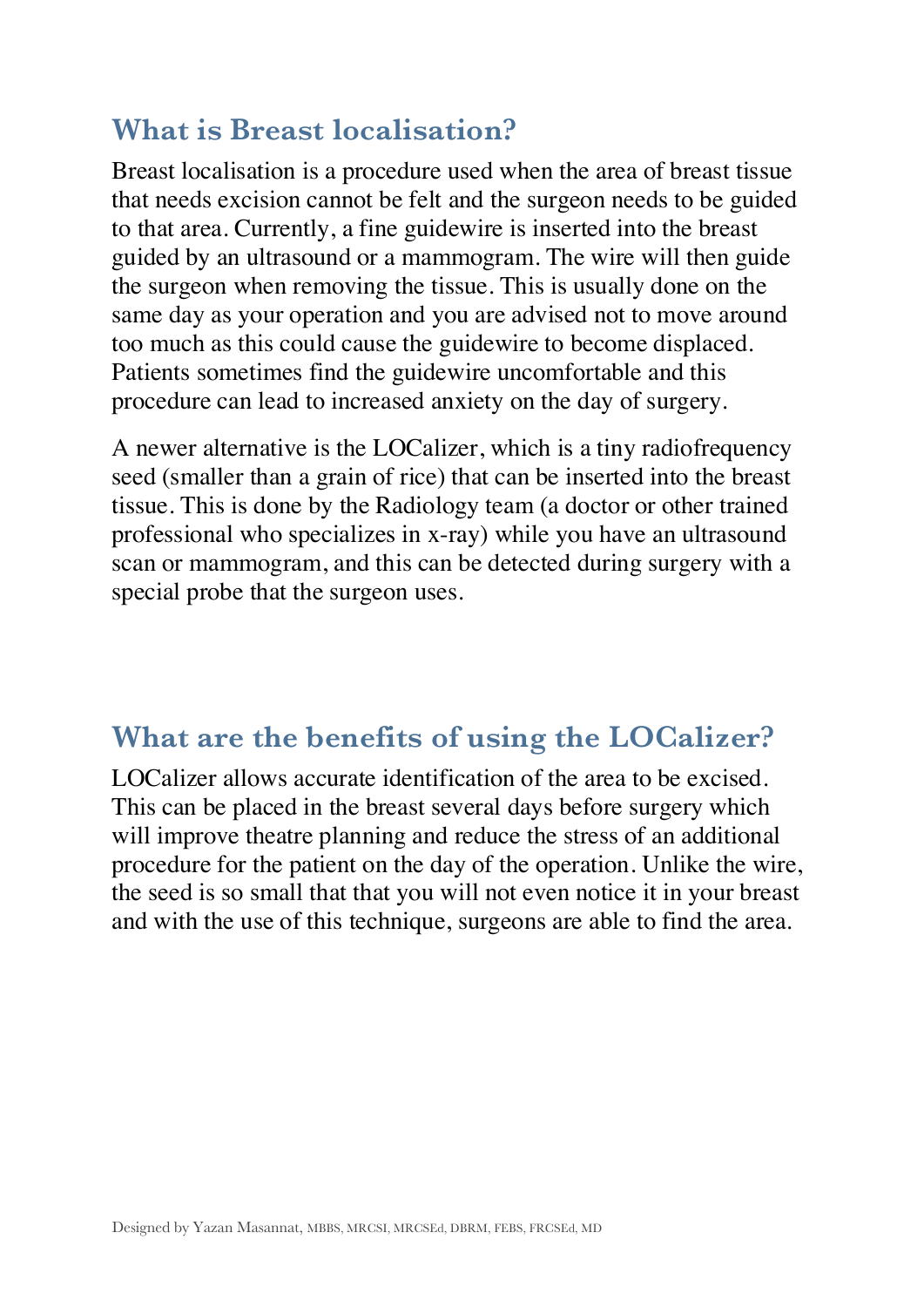## **What does the procedure involve?**

The seed is inserted by a radiologist or other qualified member of the breast team (a radiographer). This is very similar to the breast core needle biopsy you will have had. You will attend the breast unit and have an ultrasound scan or mammogram of your breast to locate the area to be excised. The radiologist or radiographer will then inject a local anaesthetic to numb the area and then they will use a fine needle to place the seed into the area that needs removing.

You may feel some pressure in your breast during the procedure, but this is not normally painful. If you do feel any pain, please make the staff aware so that more local anaesthetic can be given. You will not be able to feel the seed once it is inserted and you can continue with your normal activities. A small dressing will be placed over the puncture site and you will have a mammogram to confirm that the seed is in a good position. The procedure will usually take about 30 minutes.

There is also a small risk that when the seed is inserted, it doesn't lie in the target area. If this happens, additional localisation techniques, such as a wire, may be used when you come for your surgery.

## **What are the risks of LOCalizer localisation?**

These are similar to the risks associated with standard wire localisation. You may have some mild discomfort and bruising. If you do have discomfort or pain then you can take simple pain relief, such as paracetamol

You may have a small amount of bleeding on your dressing. This is normal. If you have any heavy bleeding that soaks through your dressing apply firm pressure. If this continues and you are concerned you can contact your breast care nurse.

If you have any signs of infection such as a high temperature and/or redness, then contact your breast care nurse.